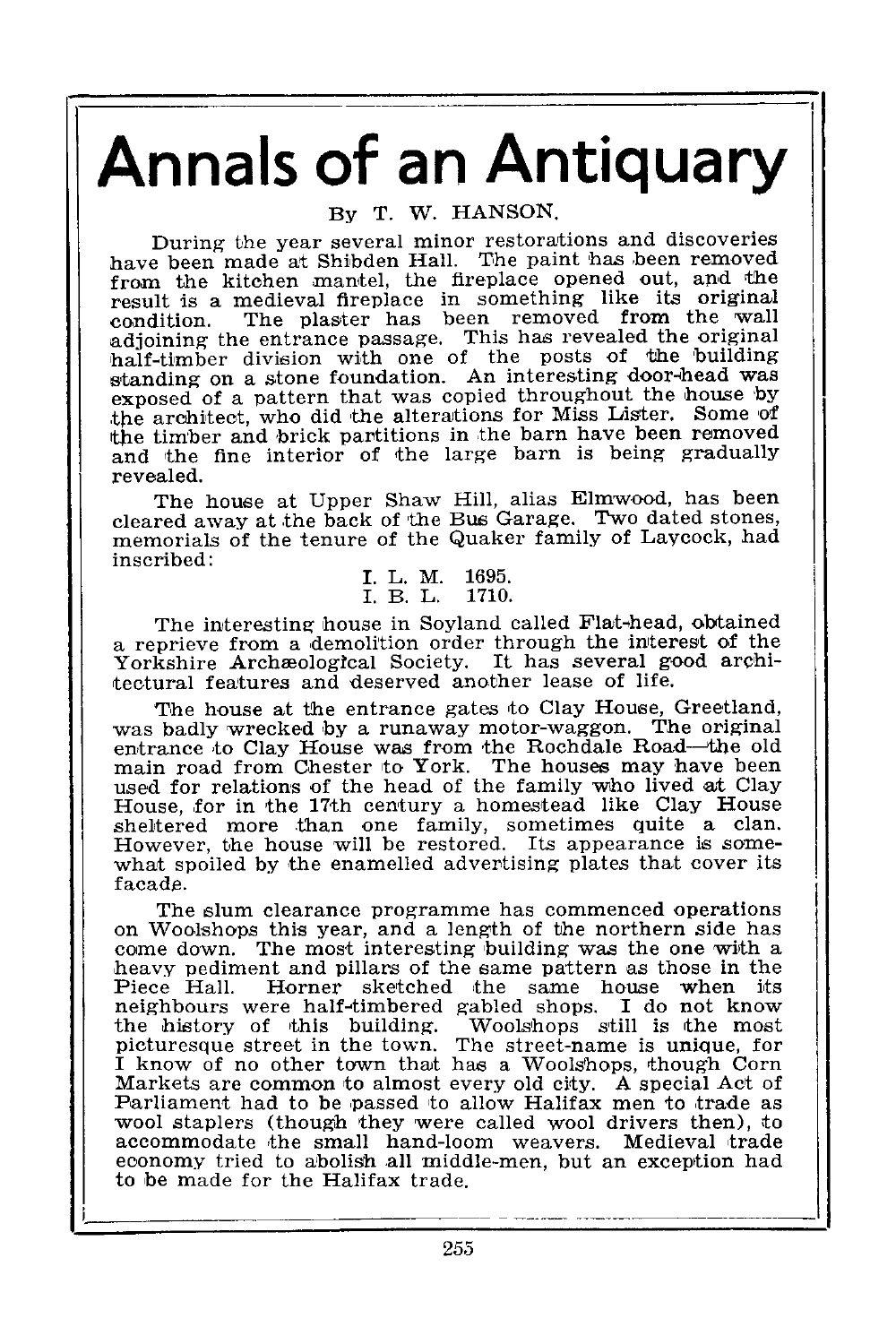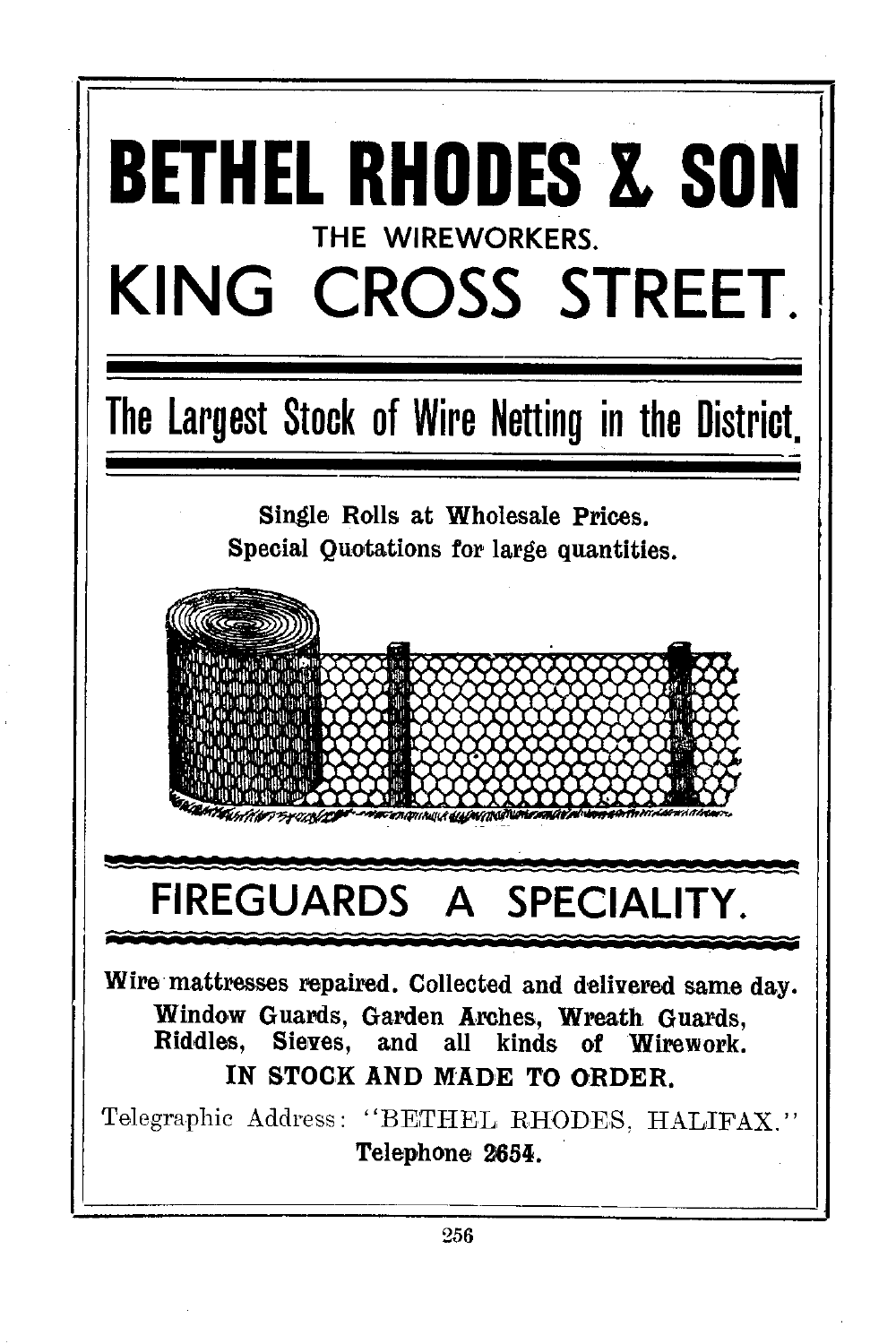## District Information.

#### COUNTY COUNCIL REPRESENTATIVES.

County Ald, D. A. Blackburn, The Woodlands, Hebden Bridge.

#### COUNCILLORS .

Brighouse: George Morton (Lab.), insurance agent, 8, East Street, Rastrick.<br>Elland: William Ernest Dyson (L.), retired woollen manufacturer, "Melrose," Victoria Avenue, Elland.

Hebden Bridge: Frederick Hirst (Lab.), wholesale clothing manufacturer, Beaumont, Hebden Bridge.

Hipperholme: Herbert Womersley (Lab.), engineer, Stone Gap, Kirk Lane Hipperholme.

Queensbury : Ralph Lightowler (L .), furniture manufacturer, Stone Street, Mountain, Queensbury .

Sowerby: Joe Wilkinson (L.), house furnisher, 43, Burnley Road. Luddenden Foot.<br>Sowerby Bridge: George W.

Tucker (Lab.), signalman, 14, Montague Street, Sowerby Bridge.

Todmorden-South Ward: Fred Pickles (L.), estate agent, Fireman's<br>Buildings. Rochdale Road, Todmorden. North Ward: Edward Buildings. Rochdale Road, Todmorden. North Ward: Edward<br>Crabtree (L.), retired chemist, Craigside, Hollins, Todmorden.

### BARKISLAND.

District Council.-Chairman. Coun. G. Sykes; Couns, W. L. Moores.<br>J. T. Maude, W. Normanton, B. Holroyd, S. Stott, B. Berry, J.P., F. E.<br>Bottomley, and L. Kichen. Medical Officer of Health : Dr. A. J. W. Stephen. Surveyor and Sanitary Inspector: Mr. F. Shuttleworth. Rating Officer: Mr. J. Holroyd. Clerk: Mr. P. Fielding. Meets second Friday in Officer: Mr. J. Holroyd. Clerk: Mr. P. Fielding. Meets second Friday in<br>the month, at 7.30 p.m.<br>paces of Worship.—Barkisland Church: Rev. F. P. Sandford (retiring).

Dean Head Church: Rev. J. C. Harding. Krumlin Methodist: No resident minister. Wall Nook Methodist: No resident minister.

minister. Wall Nook Methodist: No resident minister.<br>Barkisland Endowed School.----Headmaster: Mr. S. Stott.

## BRIGHOUSE.

Population, 19.756 (1931 census), estimated 1935, 19,510. Rateable value, £95.182.

value (EUS). Box, County, T. Mayor; County, Dr. J. Wood, Deputy-Mayor; Aldermen A. M. Denham, B. Asquith, H. T. Clay, F. A. Crowther. J. Ellis. E. E. Webster, J. H. Turner, and A. Reeve; Councillors G. P. Baker, J. H. Cros S. Hulme.

Public Officials...-Town Clerk: Mr. E. H Clegg. Borough Treasurer<br>and Rating Officer: Mr. J. H. Broomhead. Medical Officer of Health:<br>Dr. R. Sutherland. Gas Works Manager: Mr. J. Corrigan. Sewage Works Manager: Mr. G. Fowler. Electrical Engineer: Mr. A. Aspinall.<br>Superintendent of Fire Brigade: Mr. H. Thorpe. Baths Manager: Mr. W<br>Cockroft... Borough Engineer: Mr. S. S. Haywood.. Engineering Assistant: Mr. R. H. Longbottom. Road Survey and Buildings Inspector: Mr. S. A.<br>Wagstaffe, Librarian: Mr. J. A. Wroe. Director of Education: Mr. J. S.<br>Hird. Sanitary Inspector: Mr. C. R. Moss. Lady Health Visitor: Nurs<br>E. Charleswort Council Meeting: Last Wednesday in the month, at 7 p.m.